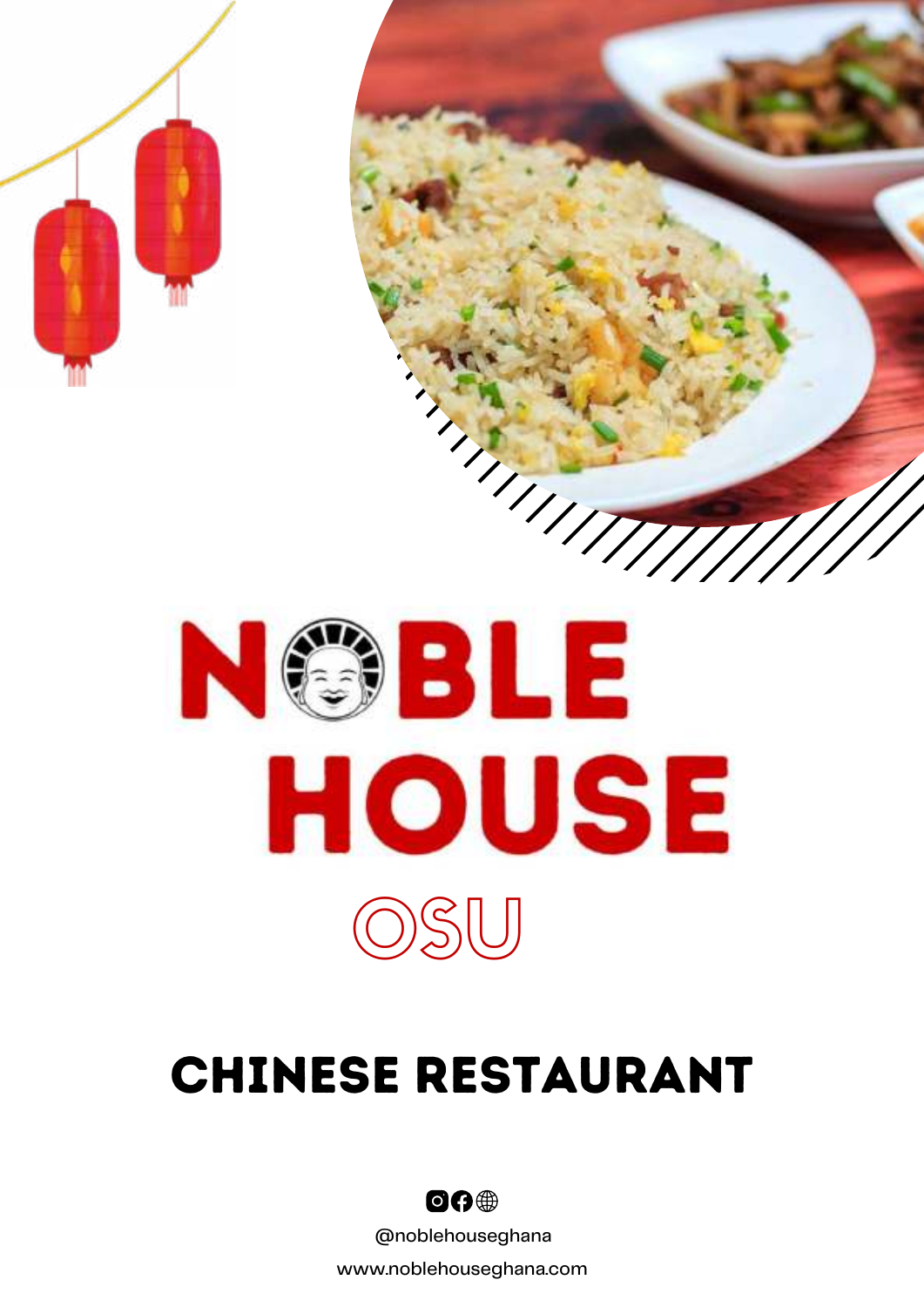## DRINKS menu

O

## **W I N E**

Guinness

Savanna Dry

#### **RED**

O

| House Wine by the Glass      | 30  |
|------------------------------|-----|
| Frontera Cabernet Sauvignon  | 128 |
| Nederburg Cabernet Sauvignon | 168 |
| Nederburg Pinotage           | 178 |
| Comte De Bothwell Cab. Sauv. | 178 |
|                              |     |
| <b>WHITE</b>                 |     |
| House Wine by the Glass      | 30  |
| Frontera Sauvignon Blanc     | 128 |
| <b>KWV Sauvignon Blanc</b>   | 168 |
| <b>Nederburg Chardonnay</b>  | 178 |
| Nederburg Sauvignon Blanc    | 178 |
|                              |     |
| <b>ROSÉ</b>                  |     |
| Nederburg Rosé               | 178 |
|                              |     |
| BEER                         |     |
| <b>Club Draught Large</b>    | 24  |
|                              | 19  |
| <b>Club Draught Small</b>    |     |
| Large Club                   | 24  |
| Large Star                   | 24  |
| Club Shandy                  | 24  |
| Heineken                     | 24  |

24 24

## **N O N - A L C O H O L I C**

| <b>WATER</b>            |    |
|-------------------------|----|
| Small                   | 8  |
| Large                   | 15 |
| Sparkling               | 28 |
|                         |    |
| <b>JUICES</b>           |    |
| Juice Box               | 45 |
| <b>Juice Pack Glass</b> | 15 |
| Fresh Juice             | 27 |
| Fresh Lime Soda         | 25 |
|                         |    |
| <b>SOFT DRINKS</b>      |    |
| Alvaro                  | 19 |
| Coke/Sprite/Fanta       | 15 |
| Diet Coke               | 15 |
| <b>Bitter Lemon</b>     | 15 |
| <b>Malta Guinness</b>   | 15 |
| Soda                    | 15 |
| Tonic                   | 15 |
| Ginger Ale              | 15 |
| <b>Red Bull</b>         | 24 |
|                         |    |
| Tea/Coffee              | 15 |
| Masala Tea              | 20 |
| <b>Butter Milk</b>      | 18 |
| <b>Sweet/Salt Lassi</b> | 18 |
| Mango Lassi             | 24 |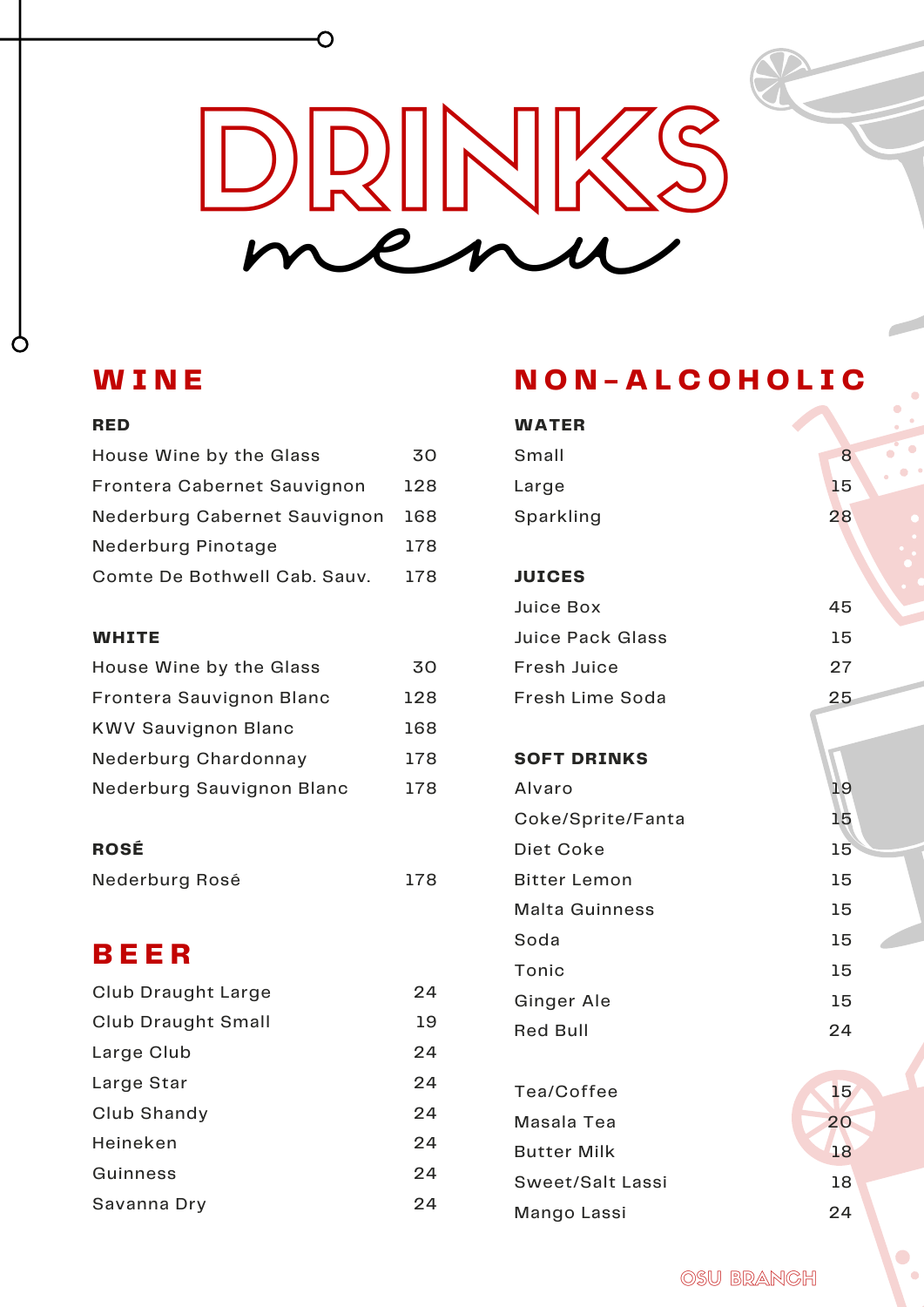## DRINKS menu

## **H A R D A L C O H O L**

Ò

O

| <b>WHISKY</b>       |    | <b>COGNAC</b>           |     |
|---------------------|----|-------------------------|-----|
| <b>Red Label</b>    | 17 | <b>Hennessy VS</b>      | 34  |
| Jameson             | 17 | <b>Hennessy VSOP</b>    | 45  |
| J&B Rare            | 17 |                         |     |
| <b>Jack Daniels</b> | 27 | GIN                     |     |
| <b>Black Label</b>  | 27 | <b>Beefeater</b>        | 17  |
| Chivas Regal        | 36 | Gordons                 | 17  |
| Glenfiddich         | 36 | <b>Hendricks</b>        | 30  |
|                     |    |                         |     |
| <b>VODKA</b>        |    | <b>LIQUEUR</b>          |     |
| Smirnoff            | 17 | Campari                 | 18  |
| <b>Smirnoff Ice</b> | 21 | Kahlua                  | 18  |
| Absolut             | 21 | Cointreau               | 18  |
| <b>Grey Goose</b>   | 30 | <b>Baileys</b>          | 18  |
|                     |    | Amarula                 | 18  |
| <b>TEQUILA</b>      |    | Malibu                  | 18  |
| Olmeca              | 19 | <b>Martini Rosso</b>    | 20  |
|                     |    |                         |     |
| <b>WHITE RUM</b>    |    |                         |     |
| Bacardi             | 17 | CHAMPAGNE               |     |
|                     |    | Moët & Chandon          | 609 |
| <b>DARK RUM</b>     |    | Non-Alcoholic Champagne | 89  |
| Saint James         | 17 |                         |     |
| Old Monk            | 19 |                         |     |

OSU BRANCH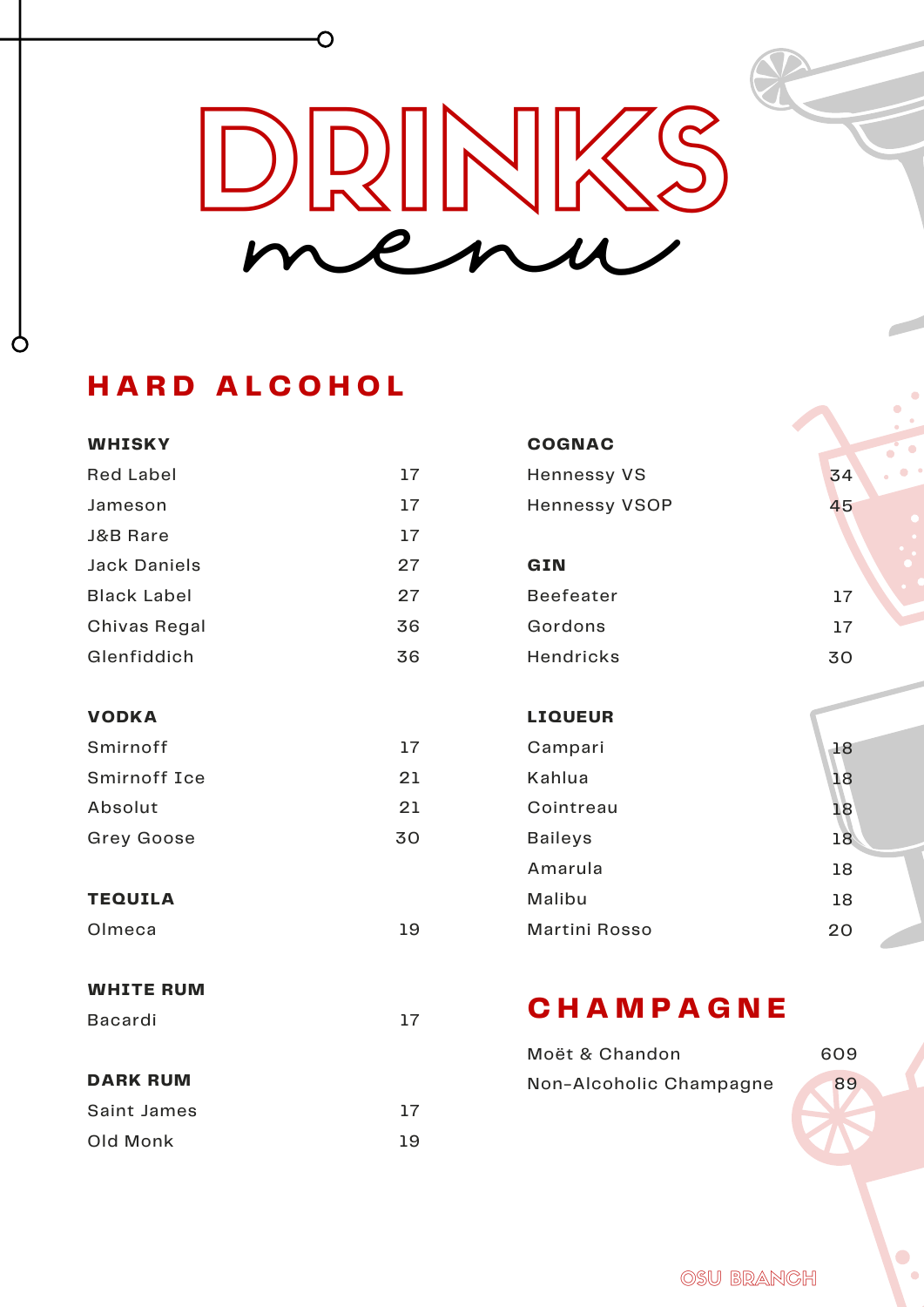## **STARTERS**

## **BEEF, CHICKEN, LAMB AND PORK**

 $\overline{\mathsf{C}}$ 

| Beef Spring Roll               | 39  |
|--------------------------------|-----|
| Chicken Lollipop               | 95  |
| Fried Chicken Wings            | 95  |
| Honey Glazed Spare Ribs        | 99  |
| Salt&Pepper Ribs               | 99  |
| Chilli Chicken Dry             | 95  |
| <b>Chicken Pieces</b>          | 95  |
| <b>Fried Wonton</b>            | 55  |
| <b>Chicken, Beef or Pork</b>   |     |
| <b>Steamed Wonton</b>          | 55  |
| <b>Chicken, Beef or Pork</b>   |     |
| Taichin Chicken                | 95  |
| Satay Chicken                  | 95  |
| Szechuan Style Chicken         | 95  |
| Crispy Chilli Beef/Pork        | 95  |
| <b>Golden Fried Spare Ribs</b> | 110 |
| <b>Noble House Spare Ribs</b>  | 110 |
| Crispy Chilli Lamb             | 115 |









OSU BRANCH

 $\mathsf{\mathcal{S}}$ 

O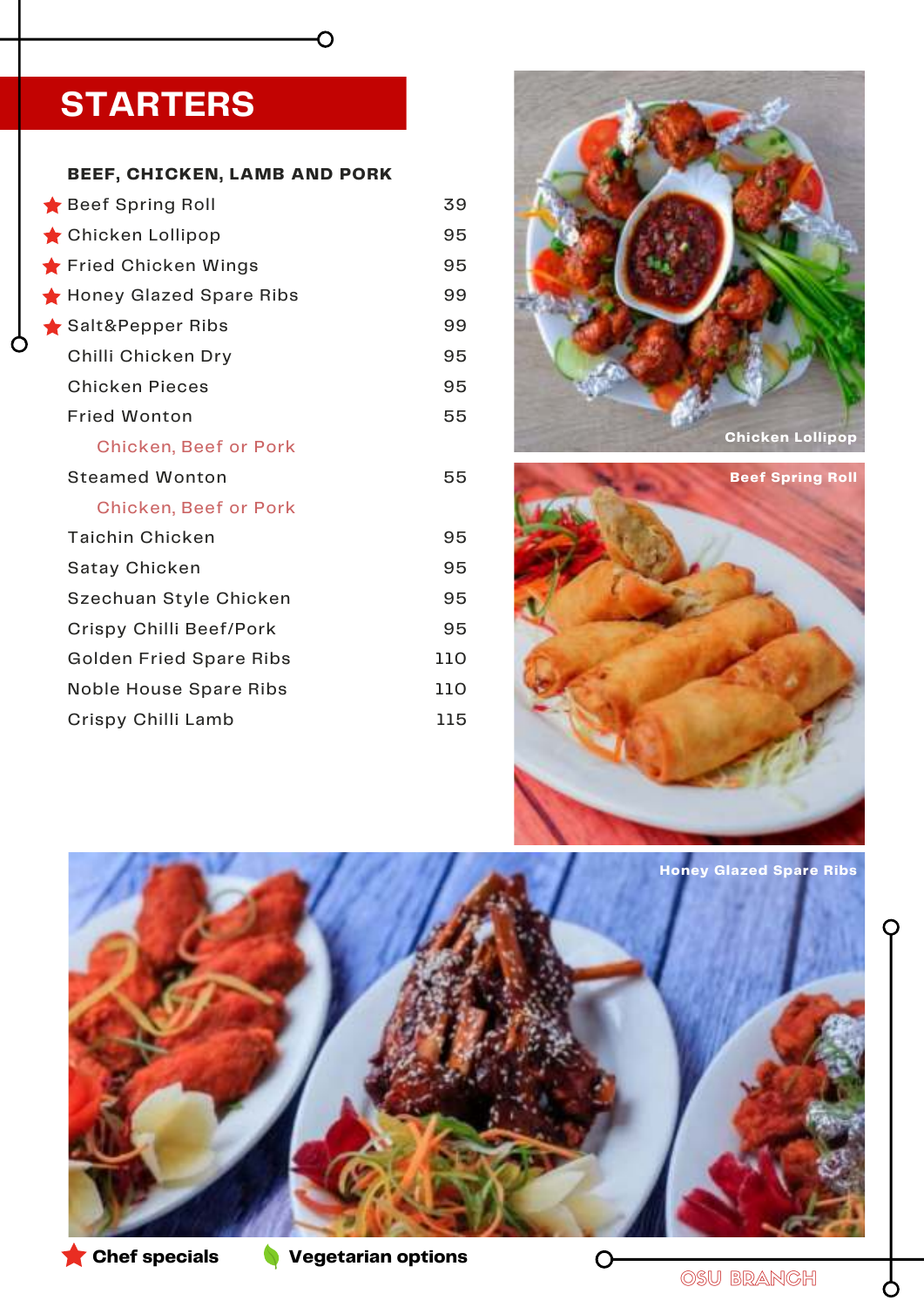## **STARTERS**

#### **SEAFOOD**

| Crispy Fried Squid     | 110 |
|------------------------|-----|
| <b>Taichin Fish</b>    | 125 |
| Golden Fried Shrimps   | 125 |
| Salt&Pepper Shrimps    | 125 |
| Golden Fried Prawns    | 195 |
| Taichin Prawns         | 195 |
| Prawn Spring Rolls     | 99  |
| Sesame Prawns on Toast | 99  |
| <b>Taichin Lobster</b> | 195 |
| Seafood Platter (Half) | 290 |
| Seafood Platter (Full) | 400 |
| Special Platter (Half) | 350 |
| Special Platter (Full) | 500 |

 $\overline{O}$ 

### **VEG**

| <b>Spicy Potato Chips</b> | 50 |
|---------------------------|----|
| Veg Spring Roll           | 37 |
| <b>Bean Curd</b>          | 89 |
| <b>Crispy or Taichin</b>  |    |
| Crispy Chilli Veg         | 85 |
| <b>Fried Wonton Veg</b>   | 55 |
| <b>Onion Pancake</b>      | 55 |
| Paneer Chilli Dry         | 85 |
| Salt&Pepper Potato Chips  | 50 |
| <b>Steamed Wonton Veg</b> | 55 |
| Veg Manchurian Dry        | 95 |
| Veg on Toast              | 80 |







 $\bigcirc$ 

OSU BRANCH

<u>ዕ</u>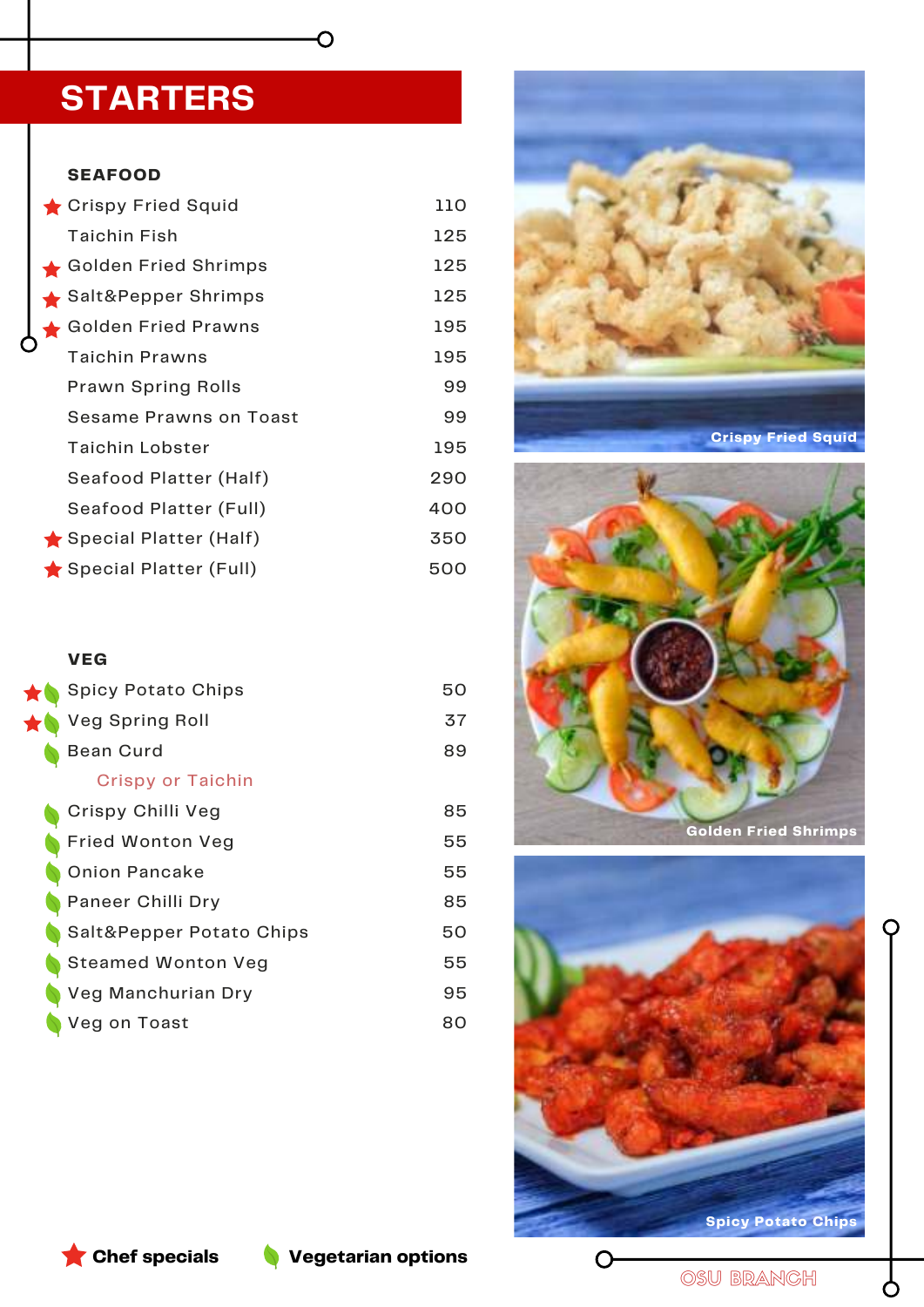## **DIMSUMS**

|  |  |  |  |  |  |  | <b>1 portion = 4 pieces</b> |  |  |  |  |  |  |
|--|--|--|--|--|--|--|-----------------------------|--|--|--|--|--|--|
|--|--|--|--|--|--|--|-----------------------------|--|--|--|--|--|--|

| Chicken Suimai                    | 52  |
|-----------------------------------|-----|
| Pan-Fried Coriander Chicken       | 63  |
| Pork Chilli Spring Onion Dumpling | 63  |
| Spicy Beef Burnt Garlic Dumpling  | 63  |
| Prawns & Chives                   | 110 |
| <b>Crystal Vegetable</b>          | 52  |
|                                   |     |

 $\overline{\mathrm{O}}$ 

## **SOUPS**

O

Sweet Corn Soup

- Hot & Sour Soup
- **Manchow Soup** 
	- Mixed Soup
	- Noodle Soup
	- Tum Yum Soup
	- Wonton Soup

## **All soups have seafood, chicken and veg options:**

| <b>Veg</b> | 40  |
|------------|-----|
| Chicken    | 45. |
| Seafood    | 55  |







**Chef specials Vegetarian options**

Ò

O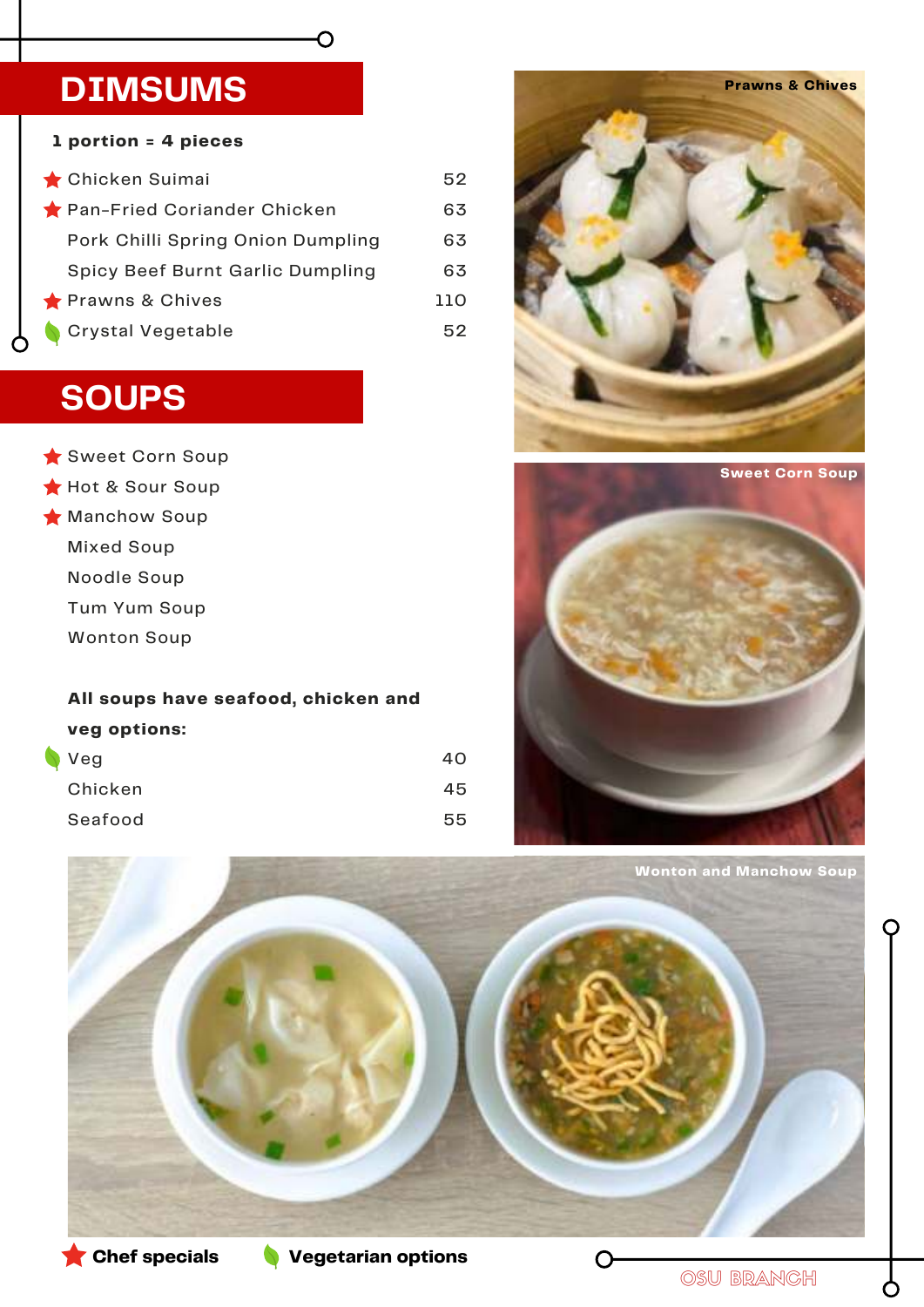## **RICE**

| <b>FRIED RICE</b>                 |     |
|-----------------------------------|-----|
| Egg                               | 47  |
| Combination                       | 65  |
| <b>Chicken, Beef, and Shrimps</b> |     |
| Assorted Meat                     | 65  |
| $\bigstar$ Special                | 69  |
| Fish, Shrimps and Veg             |     |
| $\blacktriangleright$ Seafood     | 69  |
| Oriental                          | 69  |
| <b>Pork and Shrimps</b>           |     |
| <b>Beef</b>                       | 55  |
| Chicken                           | 55  |
| Pork                              | 60  |
| Curry                             | 55  |
| Seafood Pineapple                 | 77  |
| Shrimps                           | 69  |
| Szechuan                          | 54  |
| Vegetable                         | 47  |
| <b>Burnt Garlic</b>               | 47  |
| <b>Triple Szechuan</b>            | 133 |
|                                   |     |

 $\overline{O}$ 

## **JOLLOF RICE**

| Combination                       |    |
|-----------------------------------|----|
| <b>Chicken, Beef, and Shrimps</b> |    |
| <b>Assorted Meat</b>              | 65 |
| Seafood                           | 65 |
| Beef                              | 55 |
| Chicken                           | 55 |
| Pork                              | 60 |
|                                   |    |

**STEAMED RICE** 





**Triple Szechuan Fried Rice**



39

OSU BRANCH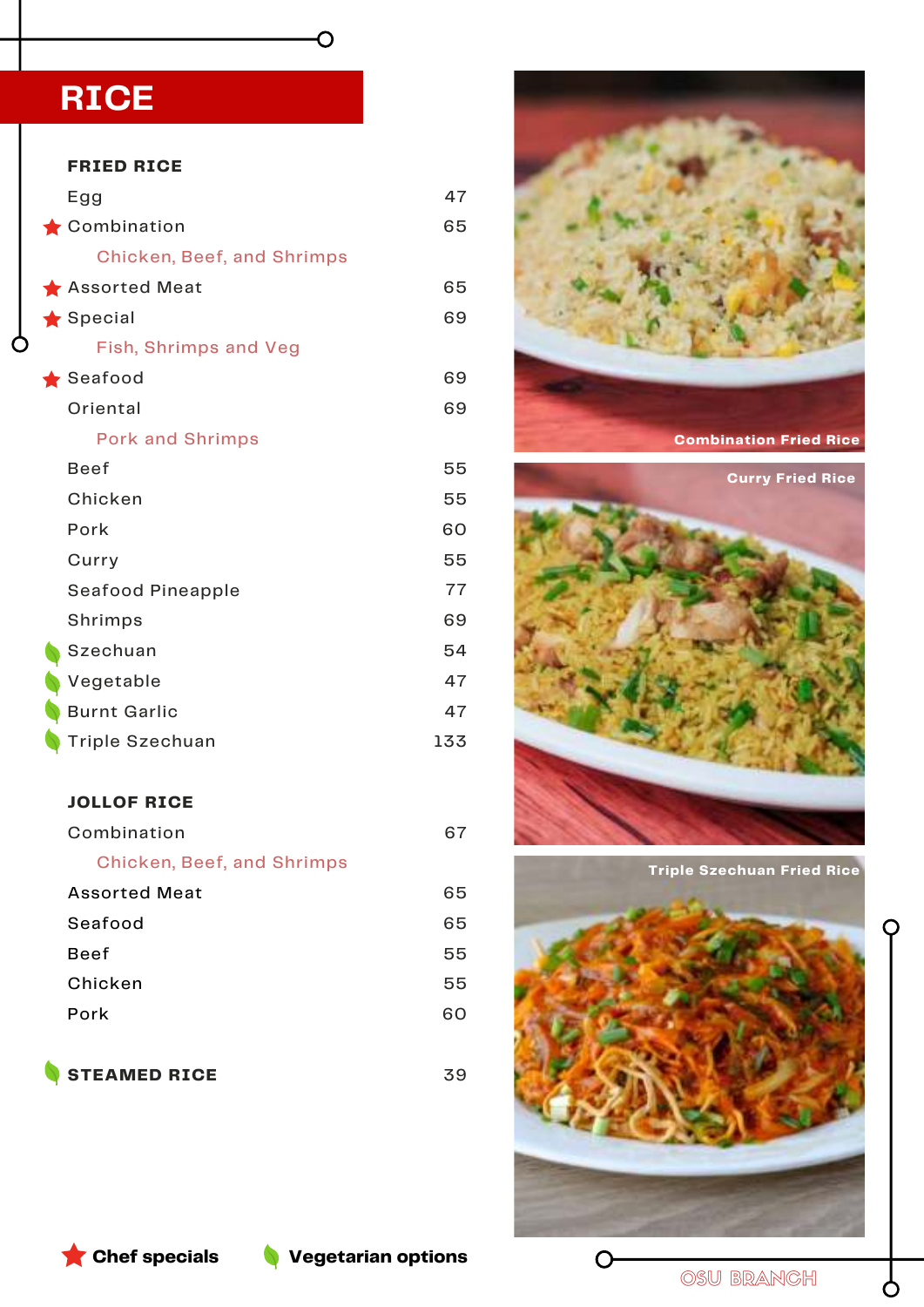## **NOODLES**

**SINGAPORE NOODLES**

| Veg                   | 116 |
|-----------------------|-----|
| Chicken / Beef / Pork | 116 |
| $\bigstar$ Seafood    | 125 |
| Assorted Meat         | 120 |
| Combination           | 125 |

O

#### **HAKKA NOODLES**

| $\sqrt{V}$ eg           | 90  |
|-------------------------|-----|
| ★ Chicken / Beef / Pork | 90  |
| Seafood                 | חוו |
| <b>Assorted Meat</b>    | 105 |

#### **CHILLI GARLIC NOODLES**

| $\blacktriangledown$ Veg | 95  |
|--------------------------|-----|
| Chicken / Beef / Pork    | 95  |
| Seafood                  | 115 |
| <b>Assorted Meat</b>     | חוו |

#### **BIRTHDAY NOODLES**

#### Hakka noodles with a celebration egg on top

| Veg     | 99  |
|---------|-----|
| Seafood | 110 |

#### **SOFT NOODLE CANTONESE STYLE**

| Veg     | 99  |
|---------|-----|
| Seafood | 115 |

**SEAFOOD STIR-FRIED NOODLES** 115





**Chicken Hakka Noodles**

**Assorted Meat Chilli Garlic Noodles**



**Chef specials Vegetarian options**

Ô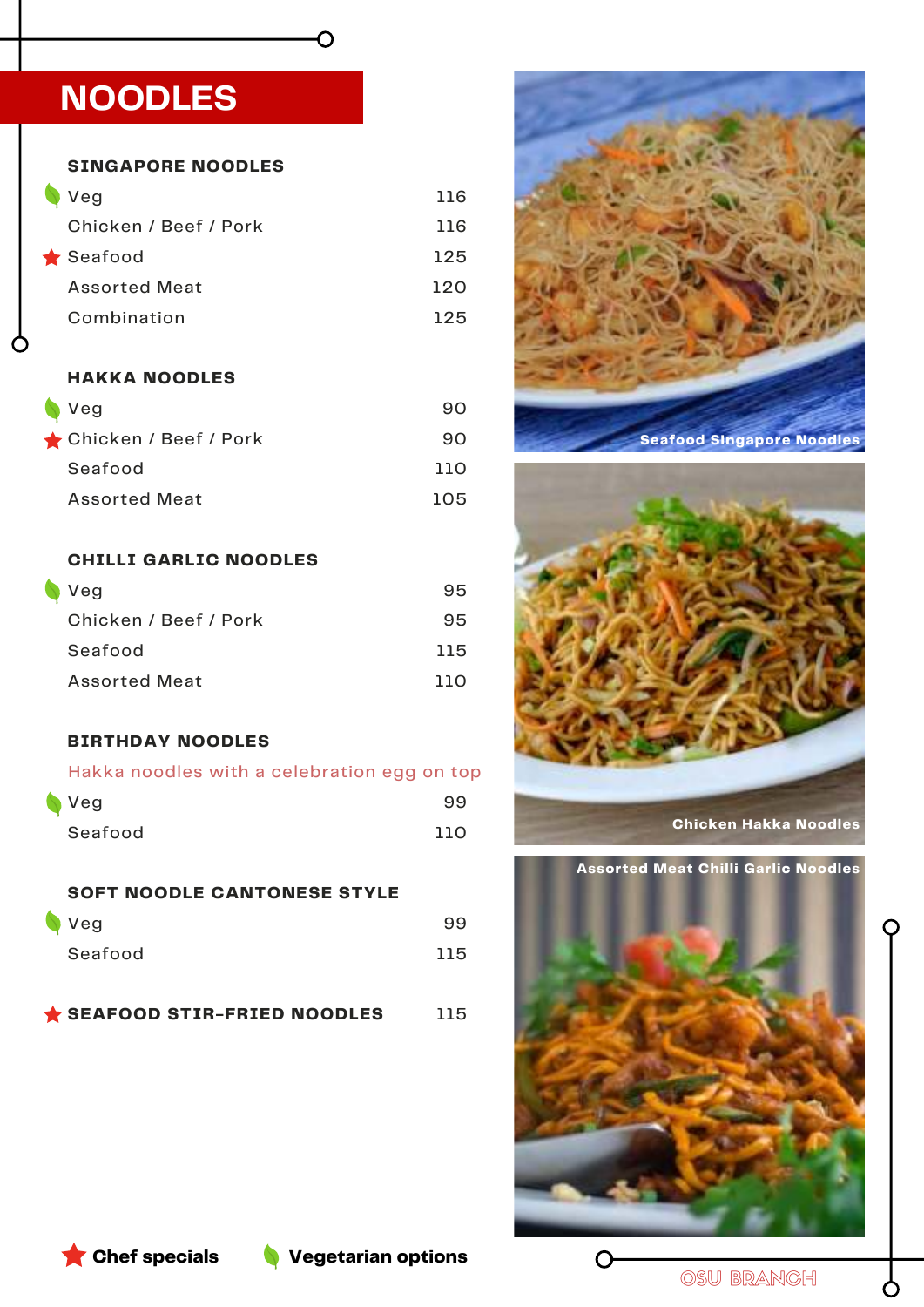## **MAIN COURSES**

 $\overline{\mathsf{C}}$ 

|  | BEEF, PORK, CHICKEN OR VEG |  |
|--|----------------------------|--|
|  |                            |  |

| Spicy Chilli Sauce         | 95 |
|----------------------------|----|
| Sweet & Sour Sauce         | 95 |
| Green Pepper Sauce         | 95 |
| Taipan Sauce               | 99 |
| Black Bean Sauce           | 95 |
| <b>Cashewnut Sauce</b>     | 95 |
| <b>Curry Sauce</b>         | 95 |
| <b>Manchurian Sauce</b>    | 95 |
| <b>Plum Sauce</b>          | 95 |
| Szechuan Sauce             | 95 |
| Gong Bao Sauce             | 95 |
| <b>Garlic Butter Sauce</b> | 95 |
| Thai Green Curry           | 95 |
| Thai Red Curry             | 95 |
| Thai Yellow Curry          | 95 |

## **LAMB**

C

| Lamb Ginger Onion | 115 |
|-------------------|-----|
| Five Spice Lamb   | 115 |
| Lamb Szechuan     | 115 |
| Lamb Taipan       | 125 |
| Mongolian Lamb    | 115 |

### **VEG**

| Home Style Bean Curd    | 95 |
|-------------------------|----|
| Ma Po Tofu              | 95 |
| <b>Mixed Vegetables</b> | 95 |
| Paneer Chilli Gravy     | 95 |
| Sauteed Egg Plant       | 95 |
| Soft cooked bean curd   | 95 |
| Stir-fried lettuce      | 95 |
| Beans in Ginger Garlic  | 95 |
| Veg Manchurian Gravy    | 95 |



**Chicken Taipan**



**Beef Green Pepper**



C

**Chef specials Vegetarian options**

OSU BRANCH

<u>ዕ</u>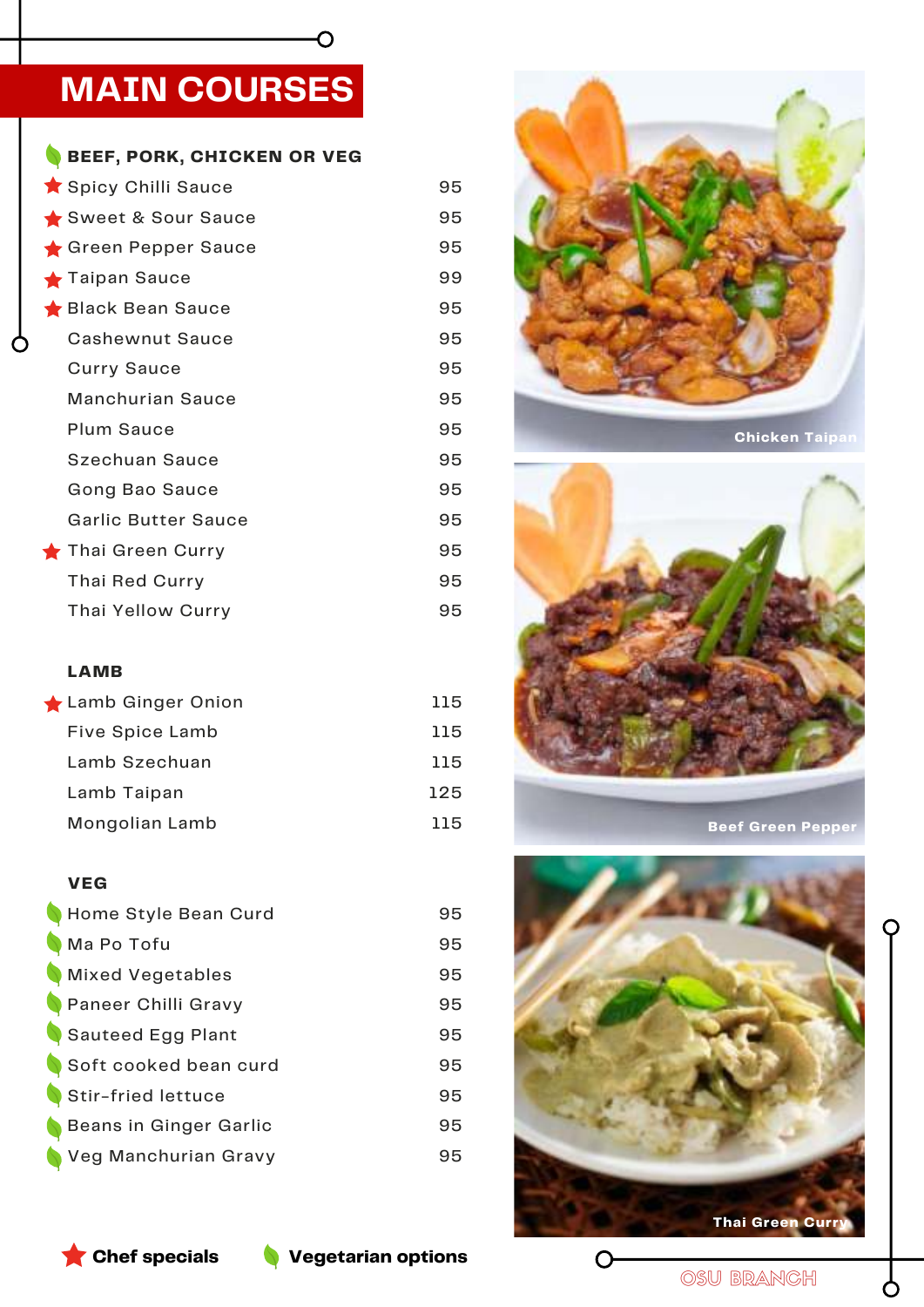## **SEAFOOD**

### SAUCE OF YOUR CHOICE:

Spicy Chili | Green Pepper | Taipan | Black Bean | Sweet Chili | Sweet & Sour | Garlic Butter | Szechuan | Thai Curry (Red/Green/Yellow)

O

| <b>Squid</b>   | 99  |
|----------------|-----|
| <b>Fish</b>    | 125 |
| <b>Shrimps</b> | 125 |
| Crab           | 130 |
| Lobster        | 199 |
| <b>Prawns</b>  | 199 |

#### **FISH**

| <b>Fried Whole Fish</b>    | 135 |
|----------------------------|-----|
| Steamed Whole Fish         | 135 |
| Whole Fish Stuffed Shrimps | 160 |

**LOBSTER**

| Steamed Noble House Style |  | 199 |
|---------------------------|--|-----|
|                           |  |     |

## **SIZZLERS**

#### **TEPPANYAKI SAUCE**

| Sliced Beef       | 110 |
|-------------------|-----|
| Sliced Chicken    | 110 |
| Pork              | 110 |
| Fish              | 145 |
| Shrimps           | 145 |
| Squid             | 110 |
| $\bigstar$ Prawns | 220 |
| Lobster           | 220 |
|                   |     |

**BEAN CURD OYSTER SAUCE**









110

OSU BRANCH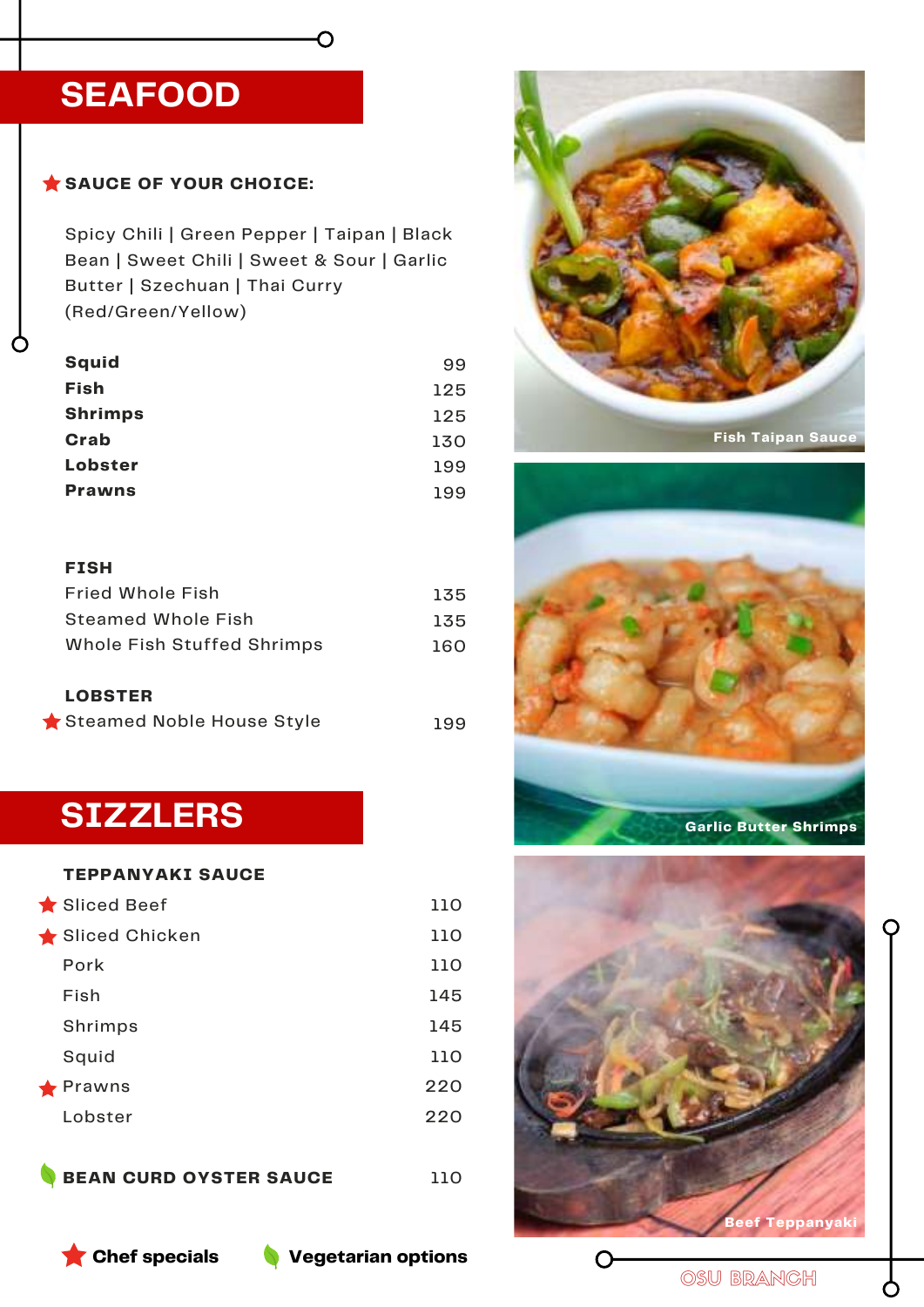## **DIPS & EXTRAS**

| <b>BBQ Sauce</b>        | 5  |
|-------------------------|----|
| Mayo                    | 5  |
| Chilli Mayo             | 5  |
| Chilli Vinegar          | 5  |
| Soya Coriander          | 5  |
| Honey                   | 5  |
| Extra Shito             | 3  |
| Extra Szechuan          | 3  |
|                         |    |
| Extra Chicken/Beef/Pork | 25 |
| Extra Shrimps/Fish      | 50 |

 $\overline{\mathsf{C}}$ 

## **DESSERTS**

| Fresh Fruit Platter               | 50. |
|-----------------------------------|-----|
| Honey Tossed Noodles w/ Ice Cream | -65 |
| Sce Cream                         | 40. |
| Fried Ice Cream                   | 55. |



**Honey Tossed Noodles w/ Ice-Cream**







OSU BRANCH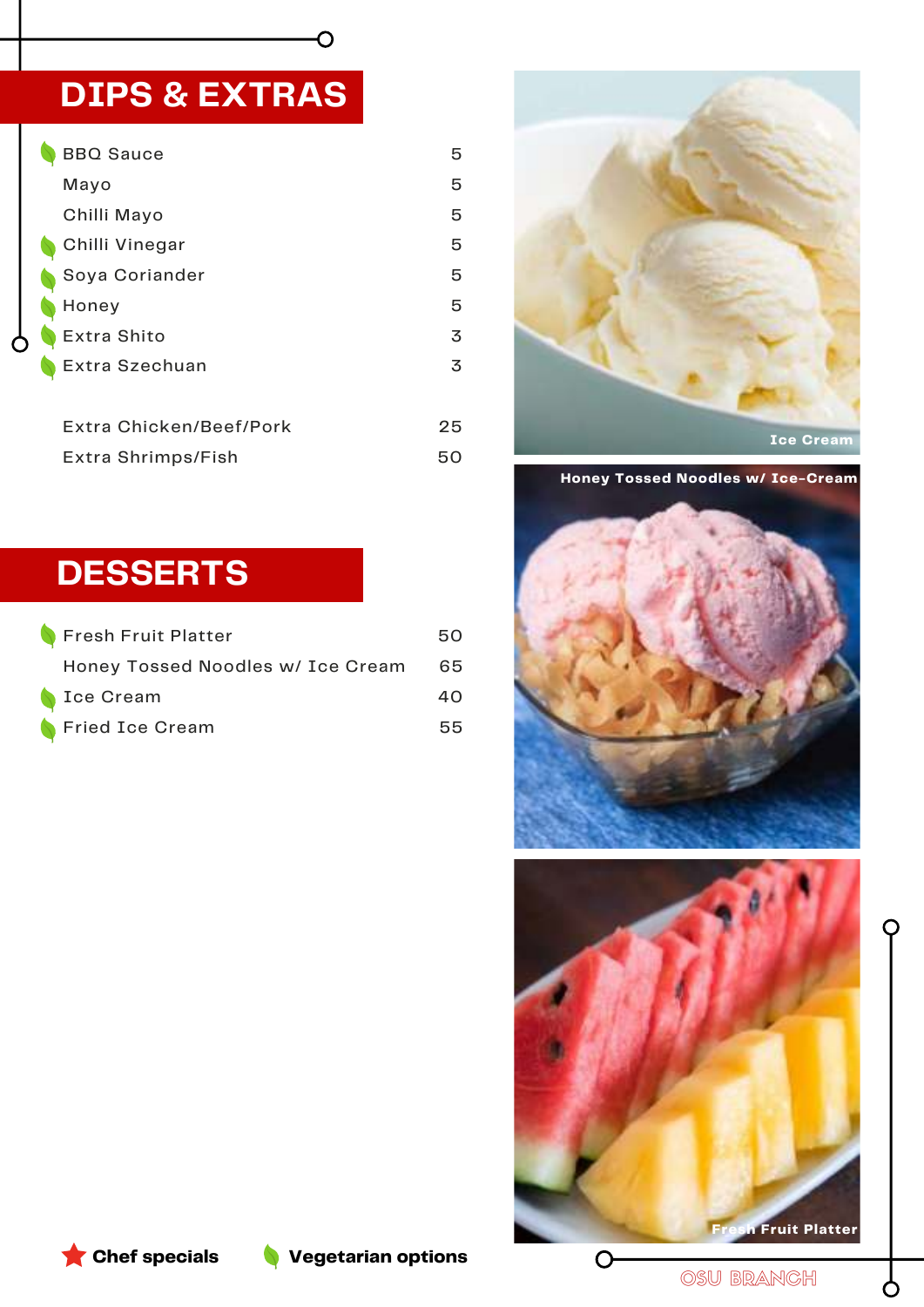# SET MENIU

**Minimum 8 to 50 people**

## **CHICKEN LOVERS**

## **175/person**

 $\Delta$ 

## **SEAFOOD TOUCH**

**STARTERS**

Chicken Pieces Spring Roll Chicken Lollipop

### **MAIN COURSES**

Chicken Green Peppers Beef in Spicy Chilli Sauce Stir-Fried Vegetables Chicken Fried Rice Veg Hakka Noodles

## **SWEET & CHILLI**

#### **245/person**

#### **STARTERS**

Crispy Fried Squid Spring Roll Chicken Lollipop Honey Glazed Spare Ribs Hot & Sour Soup

#### **MAIN COURSES**

Lobster Sweet Chilli Sauce Mandarin Fish Chicken Green Pepper Beef Spicy Chilli Sauce Stir-Fried Vegetables Chicken Fried Rice Honey Tossed Noodles with Ice Cream

#### **230/person**

**STARTERS** Crispy Fried Squid Spring Roll Chicken Lollipop

#### **MAIN COURSES**

Shrimps Sweet Chilli Mandarin Fish Chicken Green Pepper Beef in Spicy Chilli Sauce Stir-Fried Vegetables Chicken Fried Rice

## **PREMIUM NOBLE**

#### **275/person**

## **STARTERS** Taichin Shrimps Spring Roll Chicken Lollipop Crispy Fried Squid Golden Fried Shrimps Hot & Sour Soup

#### **MAIN COURSES**

Lobster in Black Bean Sauce Mandarin Fish Chicken Green Pepper Beef Spicy Chilli Sauce Stir-Fried Vegetables Noble Special Fried Rice Honey Tossed Noodles with Ice Cream

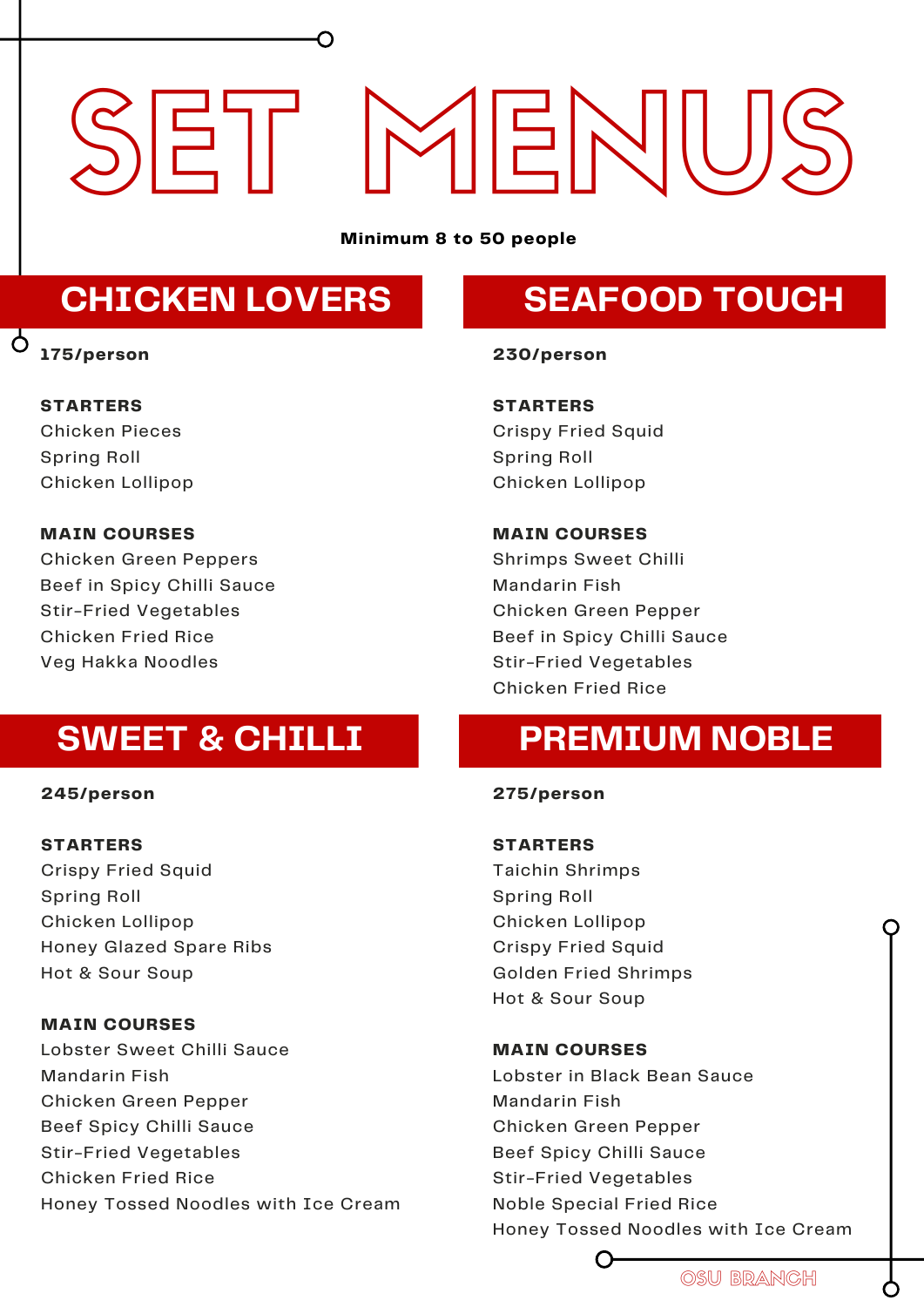# DELIVERY

**Call or Whatsapp 024 343 9035**



O